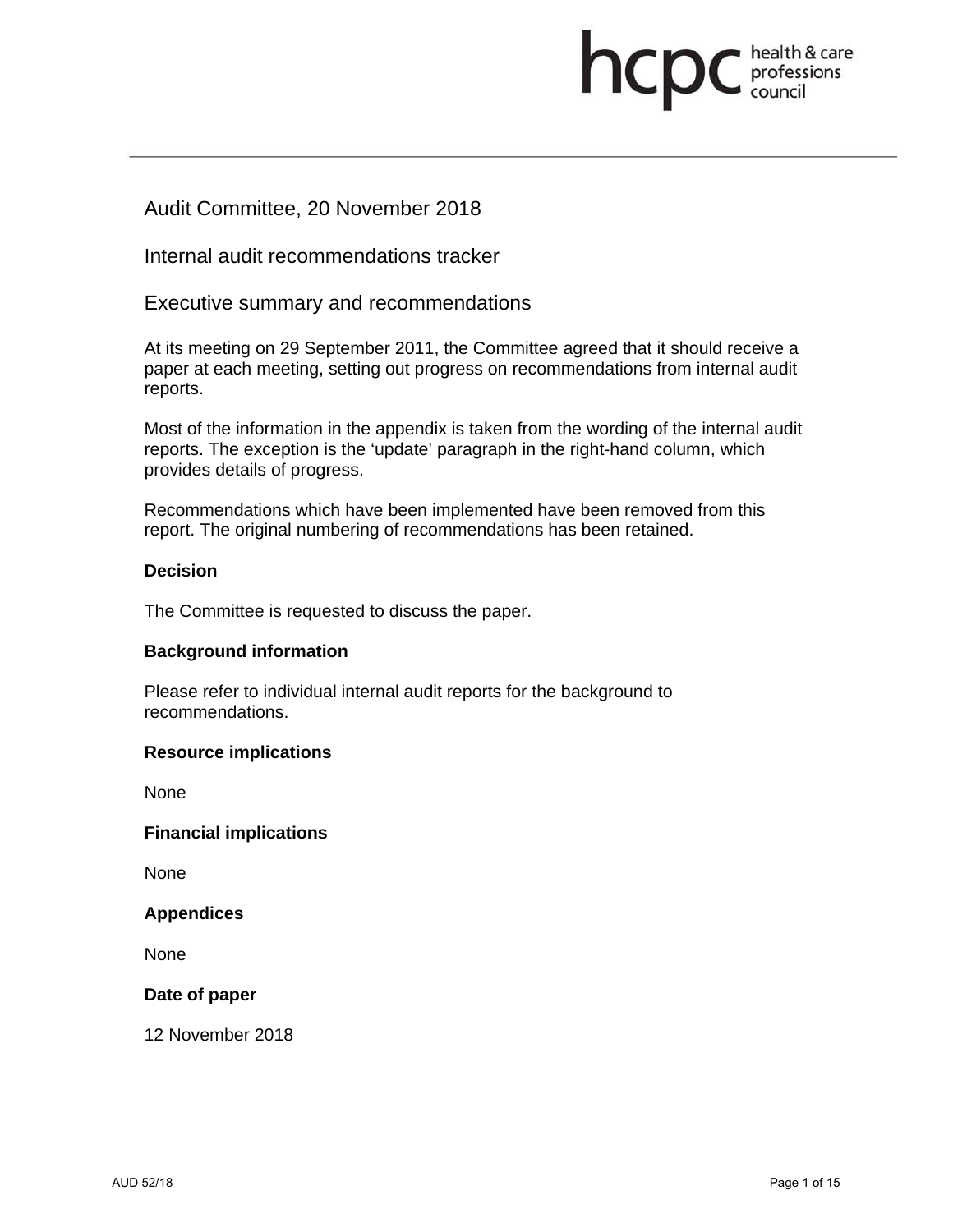## **Recommendations from internal audit reports**

Recommendations summary

**2018** 

## **Strategic and Operational Planning (considered at Audit Committee September 2018)**

## **Recommendations summary**

| <b>Priority</b> | <b>Number of recommendations</b> |
|-----------------|----------------------------------|
| High            | None                             |
| Medium          |                                  |
| Low             |                                  |
| Improvement     |                                  |

| <b>Finding and Implication</b>                                                                                                                                                                                                                                                                                                                                                                                                                                                                                                                                                                                                                                                                                                                                                                                                                                                             | <b>Recommendation</b>                                                                                                                                                                                                                                                                                                                                                                                                     | <b>Priority</b> | <b>Management response</b>                                                                                                                                                                                                                                                                                                                                                                                                                          | Timescale/<br><b>Responsibility</b>                                                                                      |
|--------------------------------------------------------------------------------------------------------------------------------------------------------------------------------------------------------------------------------------------------------------------------------------------------------------------------------------------------------------------------------------------------------------------------------------------------------------------------------------------------------------------------------------------------------------------------------------------------------------------------------------------------------------------------------------------------------------------------------------------------------------------------------------------------------------------------------------------------------------------------------------------|---------------------------------------------------------------------------------------------------------------------------------------------------------------------------------------------------------------------------------------------------------------------------------------------------------------------------------------------------------------------------------------------------------------------------|-----------------|-----------------------------------------------------------------------------------------------------------------------------------------------------------------------------------------------------------------------------------------------------------------------------------------------------------------------------------------------------------------------------------------------------------------------------------------------------|--------------------------------------------------------------------------------------------------------------------------|
| Strategic and operational planning processes should be clearly<br>documented and detail the purpose of the strategic and operational<br>planning process and how it should be completed. This would ensure<br>that there is a consistent understanding among relevant stakeholders<br>involved in the process.<br>The documentation should include clearly defined roles and<br>responsibilities for key stakeholders involved in the process, including<br>the Council, the Audit Committee and any other Committees or<br>individuals involved.<br>In line with good practice, organisations typically utilise a policy,<br>which details the process to be taken when making amendments to<br>an organisation's strategy and Corporate Plans. For example, this<br>could be due to changes in regulation, changes imposed by<br>government or internal restructuring or prioritisation. | Management should<br>formally document the<br>strategic and operational<br>planning process. Once<br>completed, the document<br>should be subject to regular<br>review and update.<br>The document should<br>provide sufficient detail<br>regarding the end-to-end<br>process for strategic and<br>operational planning,<br>including key processes<br>such as the strategic away<br>day and completion of work<br>plans. | Medium          | The strategic and operational<br>planning process has<br>evolved over a number of<br>years and is now embedded<br>in the organisation.<br>With the introduction of new<br>strategic priorities and the<br>development of a new<br>Corporate Strategy and<br>annual corporate plan, we<br>will take the opportunity to<br>document the process we<br>follow and will also refresh<br>the process map we have in<br>the Quality Management<br>System. | <b>Owner: ED of Policy</b><br>and External<br><b>Relations</b><br>Agreed date of<br>implementation:<br>End of Q3 2018-19 |
| The document should be periodically reviewed and updated as                                                                                                                                                                                                                                                                                                                                                                                                                                                                                                                                                                                                                                                                                                                                                                                                                                |                                                                                                                                                                                                                                                                                                                                                                                                                           |                 |                                                                                                                                                                                                                                                                                                                                                                                                                                                     |                                                                                                                          |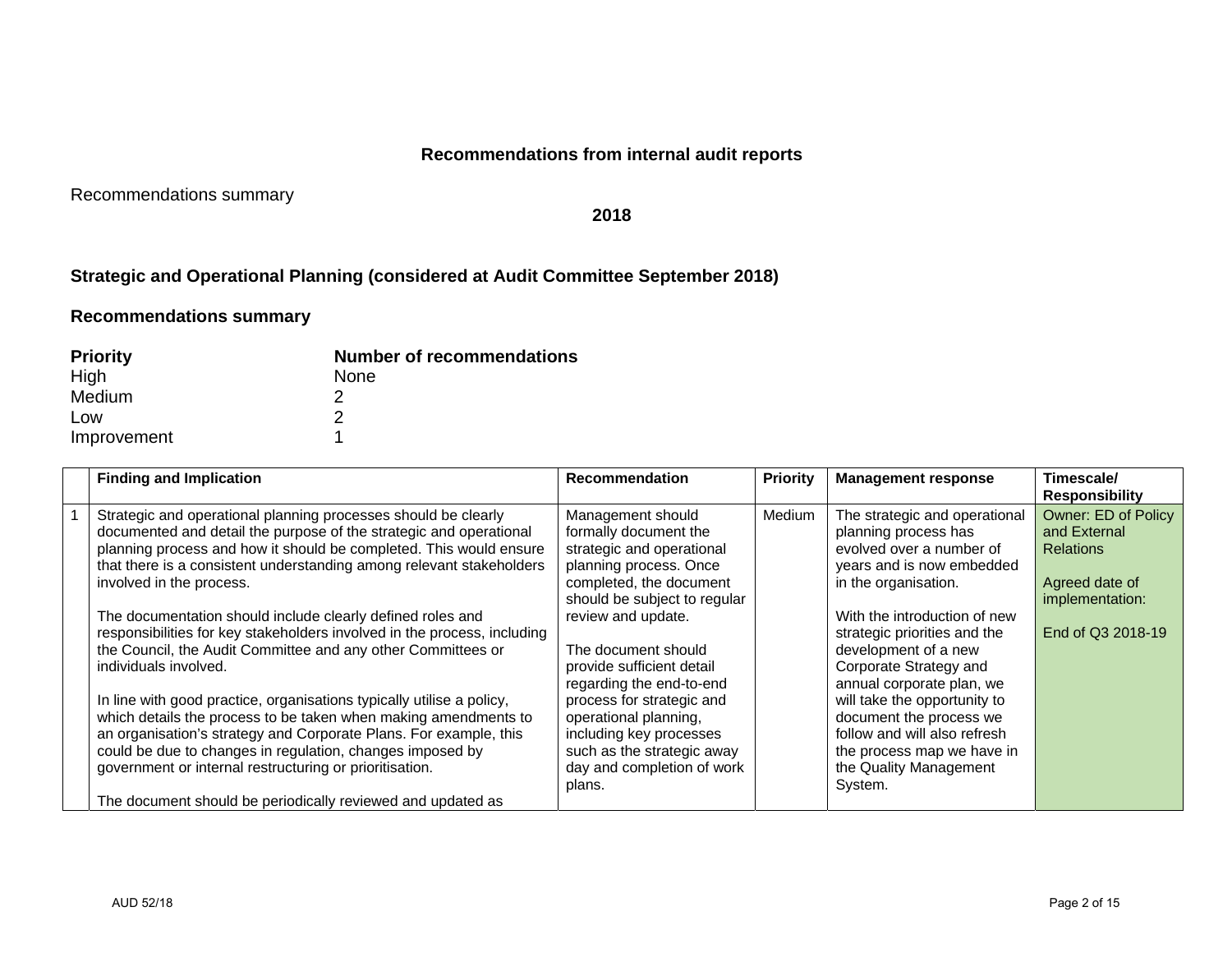|                | <b>Finding and Implication</b>                                                                                                                                                                                                                                                                                                                                                                                                                                                                                                                                                                                                                                                                                                                                                                                                                                                                                                                                                                                                                                                                                                                                                                                                                                     | Recommendation                                                                                                                                                                                                                                  | <b>Priority</b> | <b>Management response</b>                                                                                                                                                                                                              | Timescale/<br><b>Responsibility</b>                                                                                      |
|----------------|--------------------------------------------------------------------------------------------------------------------------------------------------------------------------------------------------------------------------------------------------------------------------------------------------------------------------------------------------------------------------------------------------------------------------------------------------------------------------------------------------------------------------------------------------------------------------------------------------------------------------------------------------------------------------------------------------------------------------------------------------------------------------------------------------------------------------------------------------------------------------------------------------------------------------------------------------------------------------------------------------------------------------------------------------------------------------------------------------------------------------------------------------------------------------------------------------------------------------------------------------------------------|-------------------------------------------------------------------------------------------------------------------------------------------------------------------------------------------------------------------------------------------------|-----------------|-----------------------------------------------------------------------------------------------------------------------------------------------------------------------------------------------------------------------------------------|--------------------------------------------------------------------------------------------------------------------------|
|                | necessary.<br>Finding<br>Through our interviews performed with the SMT, Business Process<br>Improvement Team and Council, we identified that HCPC does not<br>have a formally documented procedure in place in relation to the<br>strategic and operational planning process, which should include<br>areas such as: key objectives, clearly defined roles and<br>responsibilities, clear guidance on the planning and sign off process,<br>amongst other areas.<br>Whilst we observe that there is discussion, no formal policy (or other<br>form of guidance) exists which details the change process in relation<br>to changes to HCPC's Strategic Intent and Corporate Plan.<br>Implication<br>Without a formal documentation in place, there is a risk of an<br>inconsistent approach to strategy setting, resulting in key strategic<br>risks and opportunities not being captured.<br>Without clearly defined roles and responsibilities, there may be<br>ambiguity regarding the ownership and accountability of the strategic<br>and operational planning processes in place.<br>Without appropriate change management controls in place relating to<br>strategic and operational planning, errors may be made, or<br>amendments not accurately captured. | Management should create<br>a formalised change<br>management process and<br>implement appropriate<br>controls to ensure that<br>changes to the<br>organisations' strategy are<br>captured and updated<br>within the relevant<br>documentation. |                 |                                                                                                                                                                                                                                         |                                                                                                                          |
| $\overline{2}$ | Good Practice<br>Stakeholders should be managed based on their level of interest and<br>impact to the organisation. Guidance regarding stakeholder<br>management and prioritisation should be captured in the<br>organisation's Communications Strategy (and other supporting<br>documentation) and reviewed regularly.                                                                                                                                                                                                                                                                                                                                                                                                                                                                                                                                                                                                                                                                                                                                                                                                                                                                                                                                            | Management should<br>introduce a stakeholder<br>map/grid, which identifies<br>and places stakeholders in<br>different quadrants based<br>on their level of interest and<br>impact to HCPC.                                                      | Medium          | For some time, we have<br>used a stakeholder matrix to<br>support our engagement and<br>communications work. This<br>sets out who all our<br>stakeholders are, by type<br>and organisation as well as<br>their interests and who in the | <b>Owner: ED of Policy</b><br>and External<br><b>Relations</b><br>Agreed date of<br>implementation:<br>End of Q3 2018-19 |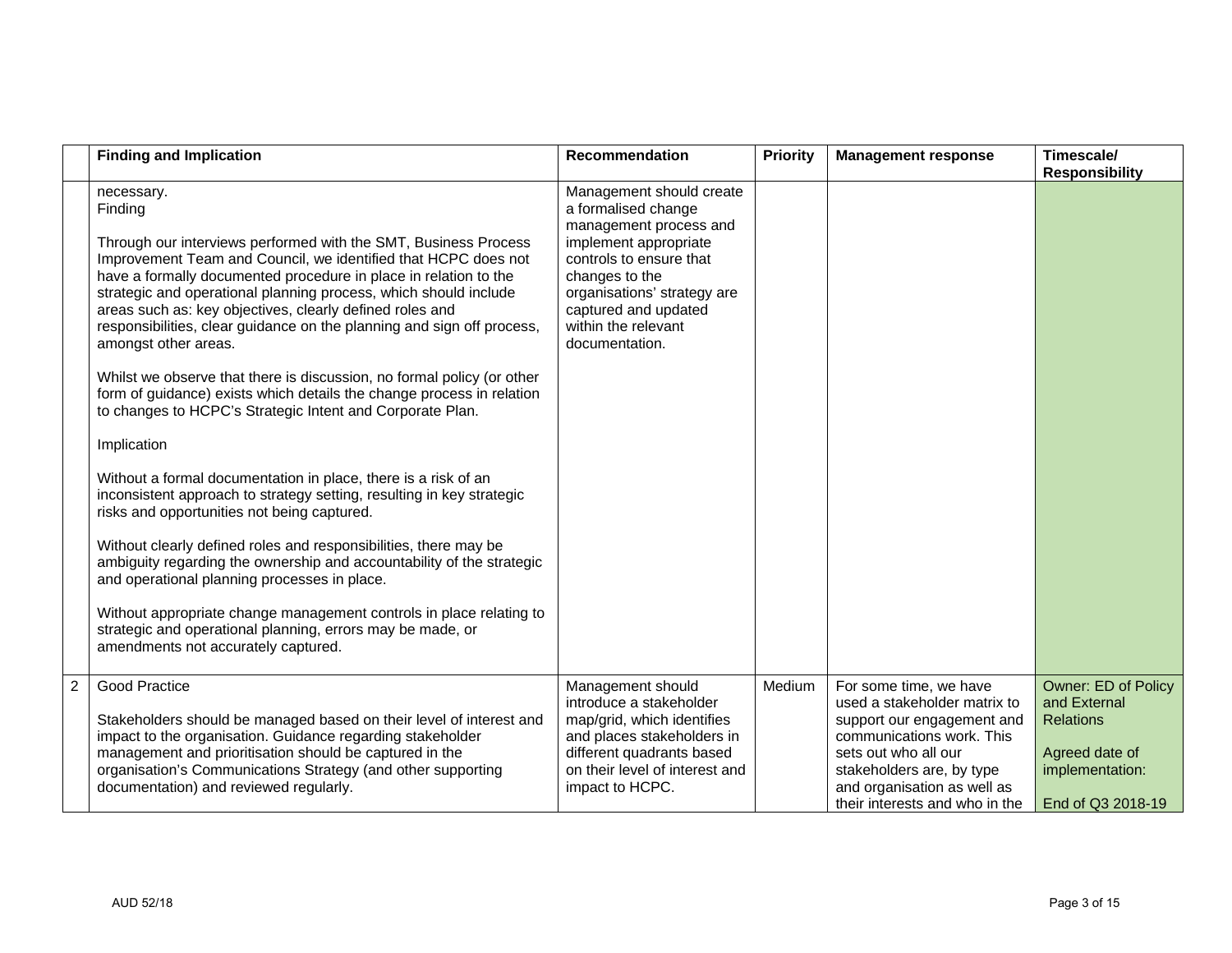|   | <b>Finding and Implication</b>                                                                                                                                                                                                                                                                                                                                                                                                                                                                                                                                                                                                                                                                                                                                                                                         | Recommendation                                                                                                                                                                                                           | <b>Priority</b> | <b>Management response</b>                                                                                                                                                                                                                                                                                                                                                                                                                                                                                                                                    | Timescale/<br><b>Responsibility</b>                                                                               |
|---|------------------------------------------------------------------------------------------------------------------------------------------------------------------------------------------------------------------------------------------------------------------------------------------------------------------------------------------------------------------------------------------------------------------------------------------------------------------------------------------------------------------------------------------------------------------------------------------------------------------------------------------------------------------------------------------------------------------------------------------------------------------------------------------------------------------------|--------------------------------------------------------------------------------------------------------------------------------------------------------------------------------------------------------------------------|-----------------|---------------------------------------------------------------------------------------------------------------------------------------------------------------------------------------------------------------------------------------------------------------------------------------------------------------------------------------------------------------------------------------------------------------------------------------------------------------------------------------------------------------------------------------------------------------|-------------------------------------------------------------------------------------------------------------------|
|   | Finding<br>Effective stakeholder management is a key strategic area for HCPC.<br>Our review of the Communications Strategy and wider documentation<br>identified that whilst stakeholders are clearly identified (e.g.<br>employees, education providers, government, general public and<br>PSA), there is no approach or methodology in place for prioritising<br>stakeholder groups. For example, a grid/matrix is not used to facilitate<br>discussion on their level of interest and impact to the organisation,<br>with targeted plans in place to manage their expectations.<br>Implication<br>Stakeholders may not be managed appropriately as they are not<br>being appropriately classified, and stakeholder activity targeted to the<br>stakeholders in order to ensure maximum effectiveness of activities. | For example, each<br>quadrant could be<br>classified as 'key players',<br>'keep informed', 'keep<br>satisfied' and 'minimum<br>effort', in line with practice<br>we have observed in other<br>organisations and sectors. |                 | organisation is responsible<br>for leading the engagement.<br>For specific projects or<br>pieces of work, we also<br>identify key stakeholder<br>groups we need to engage<br>with and tailor our<br>communications accordingly.<br>With the development of a<br>new stakeholder<br>engagement and<br>communications plan, we<br>have taken the opportunity to<br>further refine the stakeholder<br>matrix in line with the good<br>practice identified here. This<br>was discussed with Council<br>in their May meeting and the<br>work is currently underway |                                                                                                                   |
| 3 | Good Practice<br>A 'SWOT' (Strengths, Weaknesses, Opportunities and Threats)<br>analysis (or equivalent) should be performed during the strategic and<br>operational planning process, in order to ensure that the organisation<br>is capitalising on its strengths and opportunities, whilst considering<br>initiatives to address weaknesses and potential threats.<br>Finding<br>During the strategic and operational planning process, HCPC does<br>not perform a formal SWOT analysis, which may help the Council and<br>SMT consider strategic and operational areas which may not have<br>been previously considered. Ideas have not yet been fully evaluated<br>and were not documented in the strategic away day documentation<br>that we reviewed.                                                           | Management should<br>perform a SWOT analysis<br>(or equivalent) during the<br>next strategic and<br>operational planning<br>process.                                                                                     | Low             | This is something we have<br>done in the past at Strategic<br>Away days. However, we<br>agree it would be useful to<br>repeat and document this<br>exercise following changes to<br>the Strategic Intent and with<br>the development of strategic<br>priorities as well as an ever<br>changing external<br>environment. We will take<br>this forward as part of<br>Council and SMT's strategic<br>away day.                                                                                                                                                   | Owner: ED of Policy<br>and External<br><b>Relations</b><br>Agreed date of<br>implementation:<br>End of Q3 2018-19 |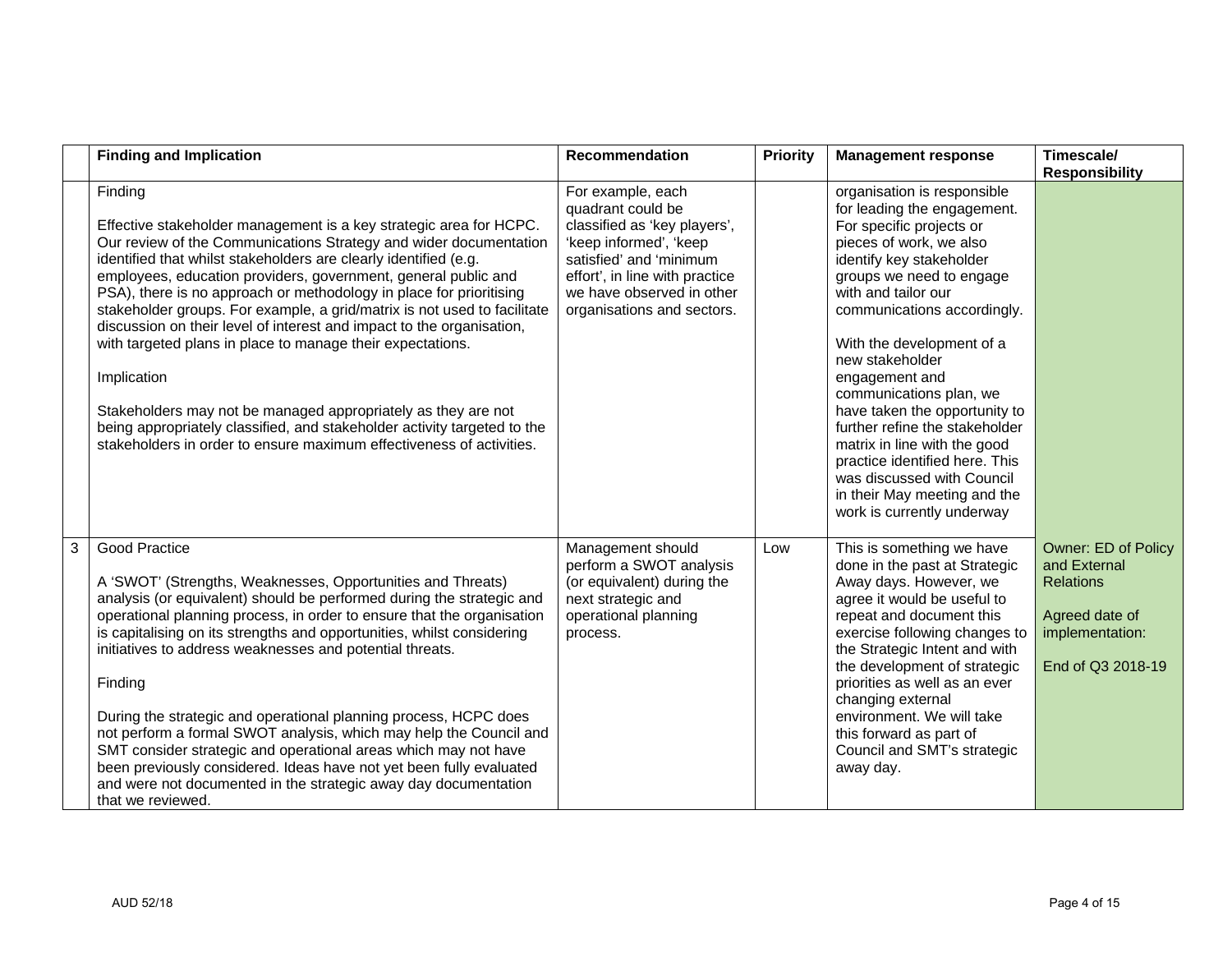|                | <b>Finding and Implication</b>                                                                                                                                                                                                                                                                                                                                                                                                                                                                                                                                                                                                                                                                                                                                                                                                                                           | <b>Recommendation</b>                                                                                                                                                                                                                                                       | Priority | <b>Management response</b>                                                                                                                                                                                                                                                                                                                                                                                                                                              | Timescale/<br><b>Responsibility</b>                                                  |
|----------------|--------------------------------------------------------------------------------------------------------------------------------------------------------------------------------------------------------------------------------------------------------------------------------------------------------------------------------------------------------------------------------------------------------------------------------------------------------------------------------------------------------------------------------------------------------------------------------------------------------------------------------------------------------------------------------------------------------------------------------------------------------------------------------------------------------------------------------------------------------------------------|-----------------------------------------------------------------------------------------------------------------------------------------------------------------------------------------------------------------------------------------------------------------------------|----------|-------------------------------------------------------------------------------------------------------------------------------------------------------------------------------------------------------------------------------------------------------------------------------------------------------------------------------------------------------------------------------------------------------------------------------------------------------------------------|--------------------------------------------------------------------------------------|
|                | Implication<br>Lack of a SWOT analysis during the strategic and operational<br>planning process may result in key areas being missed, weakening<br>the overall process and wider management of strategic and<br>operational areas.                                                                                                                                                                                                                                                                                                                                                                                                                                                                                                                                                                                                                                       |                                                                                                                                                                                                                                                                             |          |                                                                                                                                                                                                                                                                                                                                                                                                                                                                         |                                                                                      |
| $\overline{4}$ | Good Practice<br>A clear process should be in place detailing how the Corporate Plan<br>and strategic priorities are communicated to relevant stakeholders in<br>order to keep them informed of HCPC's strategic direction.<br>Finding<br>Based on our review of the Communication Strategy and supported<br>through discussions with the Communication Team and SMT, we<br>identified that the method in which HCPC communicates its<br>Corporate Plan and strategic priorities to key stakeholders (e.g.<br>Government and Professional Standards Authority (PSA)) is not<br>being performed consistently across the organisation.                                                                                                                                                                                                                                     | The Communications Team<br>should ensure that HCPC's<br>Corporate Plan is<br>consistently communicated<br>to relevant stakeholders, for<br>example through the<br>organisation's intranet,<br>newsletters, CEO<br>communication and/or<br>holding local<br>events/seminars. |          | The organisation's Strategic<br>Intent is a public document<br>and available on our website.<br>Following Council's decision<br>in March to replace this<br>document with a revised<br>Corporate Strategy and<br>corporate plan, we will be<br>undertaking this work in Q3<br>and will build in<br>communications to relevant<br>stakeholders once this work<br>is completed.                                                                                           | Owner: Jacqueline<br>Ladds<br>Agreed date of<br>implementation:<br>End of Q4 2018-19 |
|                | For example, the Corporate Plan has been discussed with the PSA<br>by the Director of Regulations to highlight the organisation's<br>commitment in ensuring that PSA standards are of strategic<br>importance. In contrast, the Corporate Plan has not been<br>communicated to government representatives (e.g. assemblies and<br>members of parliament) and education providers (e.g., universities).<br>We also noted opportunities for enhanced collaboration between the<br>Communications Team and SMT in terms of tailoring communication<br>to manage stakeholder expectations, for example through<br>implementing Personal Communication Plans (PCPs).<br>At present, through discussion with members of Management, it was<br>identified that SMT members are typically communicating with<br>stakeholders through individual silos. By way of an example, one | The Communications Team<br>should create Personal<br><b>Communication Plans for</b><br>SMT members and relevant<br>Heads of Department with<br>objectives over the next six<br>to twelve months being<br>documented and progress<br>reviewed.                               |          | In May 2018, the Council<br>discussed a new approach to<br>stakeholder communications<br>and engagement. Part of this<br>was the development of<br>personal communications<br>plans. With the restructuring<br>of the EMT, we recognised<br>this would be a good<br>opportunity to do this and<br>work is currently underway.<br>Collaboration with<br>communications continues,<br>particularly in the<br>development of agendas and<br>briefing notes for stakeholder | Owner: Jacqueline<br>Ladds<br>Agreed date of<br>implementation:<br>Ongoing           |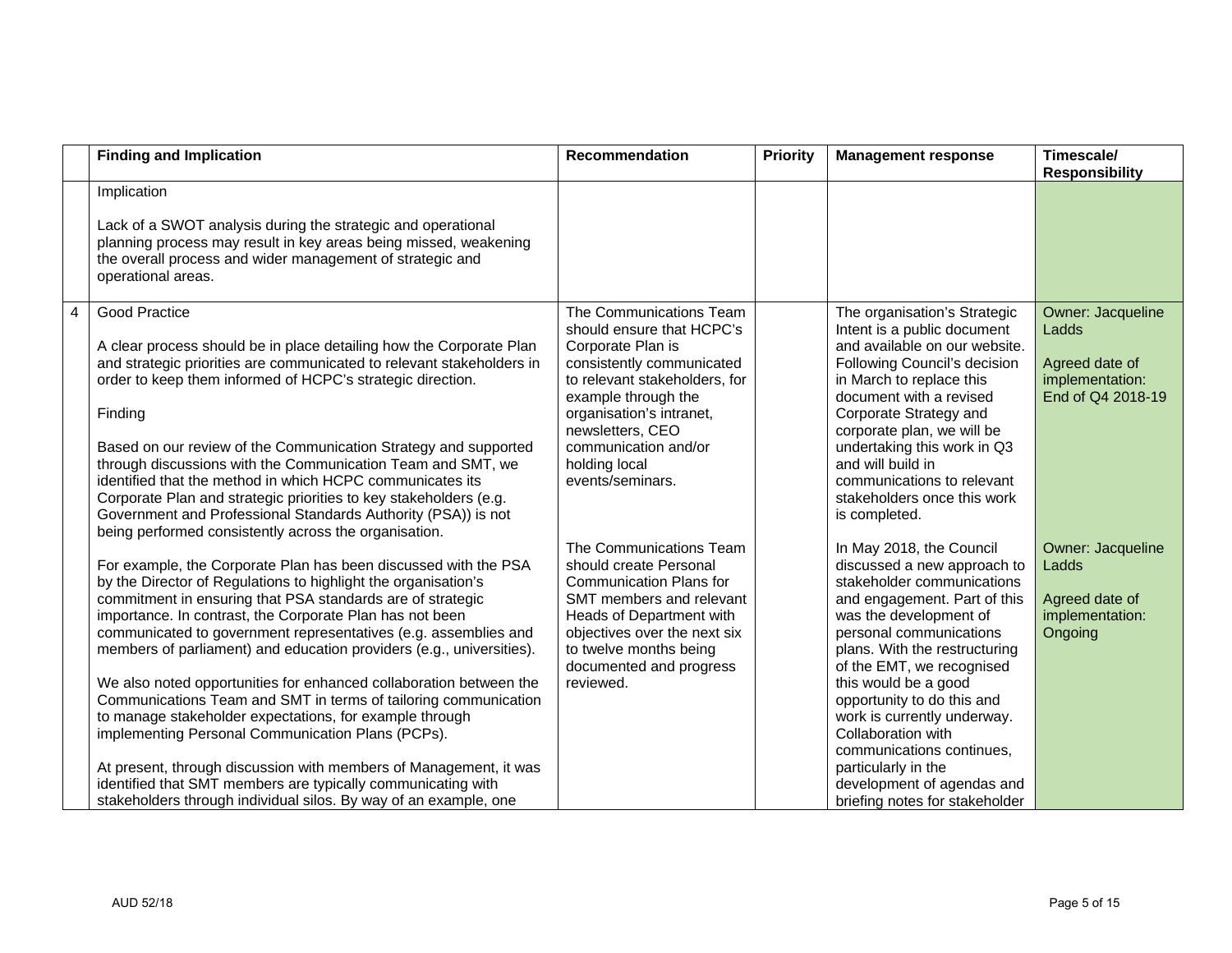|   | <b>Finding and Implication</b>                                                                                                                                                                                                                                                                                                                                                                                                                                                                                                                                                                                                                                                                                                                                                                                                                                                                                                                                                                | Recommendation                                                                                                                                                                                            | <b>Priority</b> | <b>Management response</b>                                                                                                                                                                                                                                                                                                       | Timescale/<br><b>Responsibility</b>                                         |
|---|-----------------------------------------------------------------------------------------------------------------------------------------------------------------------------------------------------------------------------------------------------------------------------------------------------------------------------------------------------------------------------------------------------------------------------------------------------------------------------------------------------------------------------------------------------------------------------------------------------------------------------------------------------------------------------------------------------------------------------------------------------------------------------------------------------------------------------------------------------------------------------------------------------------------------------------------------------------------------------------------------|-----------------------------------------------------------------------------------------------------------------------------------------------------------------------------------------------------------|-----------------|----------------------------------------------------------------------------------------------------------------------------------------------------------------------------------------------------------------------------------------------------------------------------------------------------------------------------------|-----------------------------------------------------------------------------|
|   | Director currently communicates with the PSA and government<br>representatives directly and does not typically request guidance or<br>support from the Communications Team.<br>Implication<br>Without agreed communication protocols in relation to HCPC's<br>Corporate Plan and strategic priorities, stakeholders such as the<br>PSA, government and education providers may not be aware of the<br>organisation's strategic priorities for the future.<br>A lack of involvement from the Communications Team when<br>communicating to external stakeholders may result in stakeholder<br>needs not being satisfied, or known best practice not being                                                                                                                                                                                                                                                                                                                                       |                                                                                                                                                                                                           |                 | meetings as well daily alerts<br>to external issues.                                                                                                                                                                                                                                                                             |                                                                             |
|   | consistently applied across the organisation.                                                                                                                                                                                                                                                                                                                                                                                                                                                                                                                                                                                                                                                                                                                                                                                                                                                                                                                                                 |                                                                                                                                                                                                           |                 |                                                                                                                                                                                                                                                                                                                                  |                                                                             |
| 5 | Good Practice<br>Strategic priorities are captured from the Corporate Plan and<br>translated into detailed work plans, with guidelines in place detailing<br>how the relevant strategic priorities will be achieved.<br>Finding<br>Our testing of the draft work plans for the Communications, Fitness to<br>Practice (FTP) and IT departments indicated that work plans were<br>created in line with the strategic priorities, as included in the<br>Corporate Plan.<br>We identified good practice in regards to the level of detail captured<br>within the work plans reviewed and managements' approach in<br>ensuring that they are aligned to the strategic priorities included in the<br>Corporate Plan.<br>However, we identified that for the Communication's departmental<br>work plan, an inconsistent approach was being used to capture<br>information and no standard templates were in place so that the CEO<br>and Council are able to easily compare the appropriateness and | The SMT should discuss<br>the current process for<br>creating work plans and<br>ensure that, where<br>possible, there are<br>standard methodologies<br>and templates in place<br>across the organisation. | Improve<br>ment | There are consistent<br>elements across all of the<br>departmental work plans, for<br>example reference to risks<br>and their mitigations.<br>However, with the restructure<br>of the EMT and the<br>development of three<br>directorates, we will revisit<br>how we can consolidate the<br>work plans to ensure<br>consistency. | <b>Owner: SMT</b><br>Agreed date of<br>implementation:<br>End of Q3 2018-19 |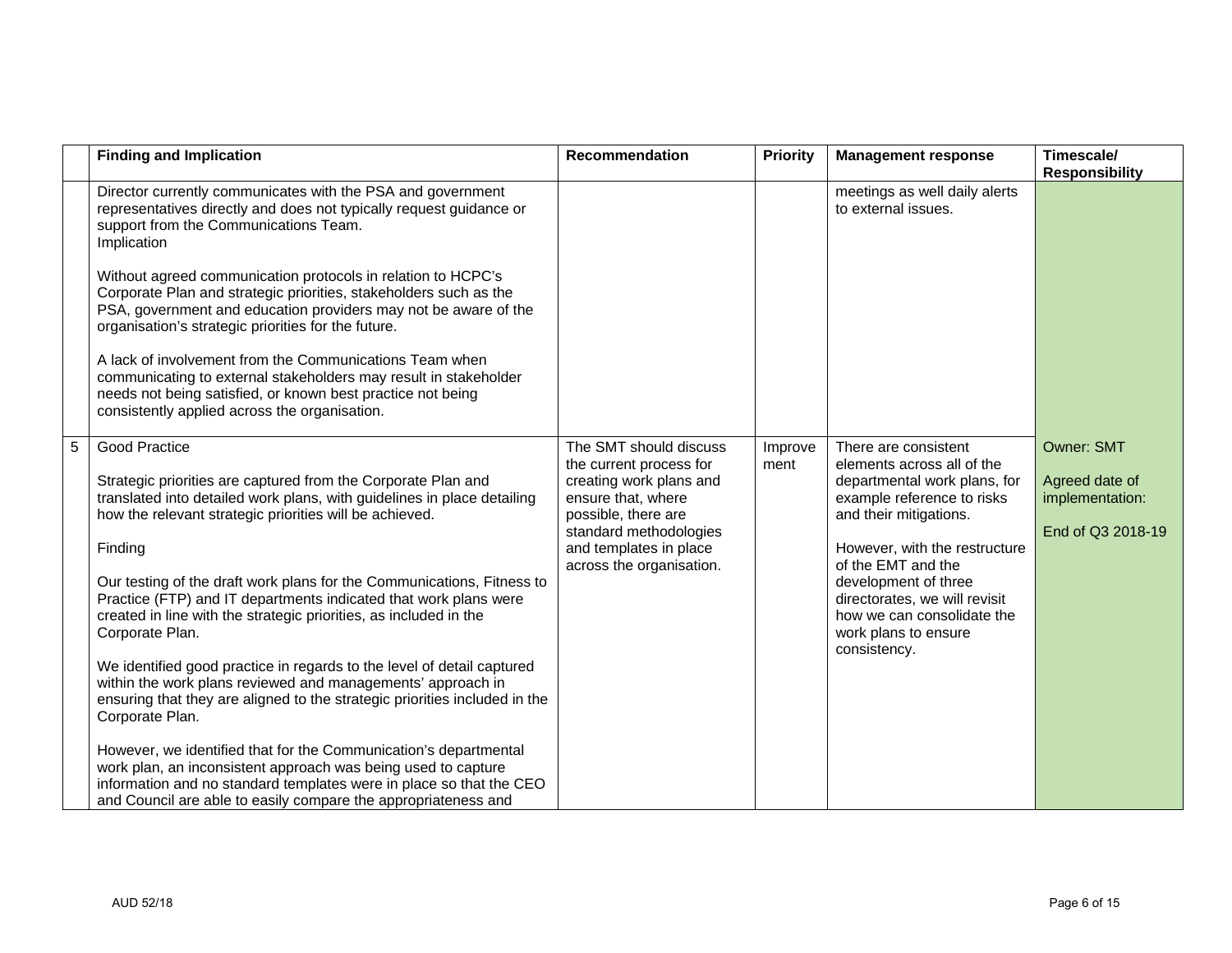| <b>Finding and Implication</b>                                                                                                                                                                                                                           | <b>Recommendation</b> | <b>Priority</b> | <b>Management response</b> | Timescale/<br><b>Responsibility</b> |
|----------------------------------------------------------------------------------------------------------------------------------------------------------------------------------------------------------------------------------------------------------|-----------------------|-----------------|----------------------------|-------------------------------------|
| relevance of the information being presented, prior to approval.                                                                                                                                                                                         |                       |                 |                            |                                     |
| Implication                                                                                                                                                                                                                                              |                       |                 |                            |                                     |
| Without standard templates in place for creating work plans, key<br>information may be omitted.<br>Opportunities to recognise synergies through the organisation may<br>not be captured in the work plans, resulting in departments working in<br>silos. |                       |                 |                            |                                     |

## **Phase 1 Registration Project – Governance and Project Management Review (considered at Audit Committee September 2018)**

## **Recommendations summary**

| <b>Priority</b> | <b>Number of recommendations</b> |
|-----------------|----------------------------------|
| High            | <b>None</b>                      |
| Medium          |                                  |
| Low             | З                                |
| Improvement     |                                  |

| <b>Finding and Implication</b>                                                  | <b>Priority</b> | <b>Agreed Management actions</b>                                               | Timescale/<br><b>Responsibility</b> |
|---------------------------------------------------------------------------------|-----------------|--------------------------------------------------------------------------------|-------------------------------------|
| Good practice                                                                   | Medium          | The strategic and operational planning<br>process has evolved over a number of | <b>Owner: Project board</b>         |
| Most project management methodologies fall into one of two broad                |                 | years and is now embedded in the                                               | Date Effective: 28                  |
| categories: traditional or waterfall style, such as PRINCE2 and agile of which  |                 | organisation.                                                                  | August 2018                         |
| there are a number of varieties. The most appropriate project management        |                 |                                                                                |                                     |
| approach for a project depends on a number of factors including the nature of   |                 | With the introduction of new strategic                                         |                                     |
| the product(s) being delivered, the degree to which the scope may be flexible   |                 | priorities and the development of a                                            |                                     |
| and the capacity of the organisation to adopt a given approach. It is often the |                 | new Corporate Strategy and annual                                              |                                     |
| case that a hybrid of waterfall and agile is the most suitable approach. It is  |                 | corporate plan, we will take the                                               |                                     |
| good practice to establish the most appropriate methodology by assessment       |                 | opportunity to document the process                                            |                                     |
| of the features of the particular project.                                      |                 | we follow and will also refresh the                                            |                                     |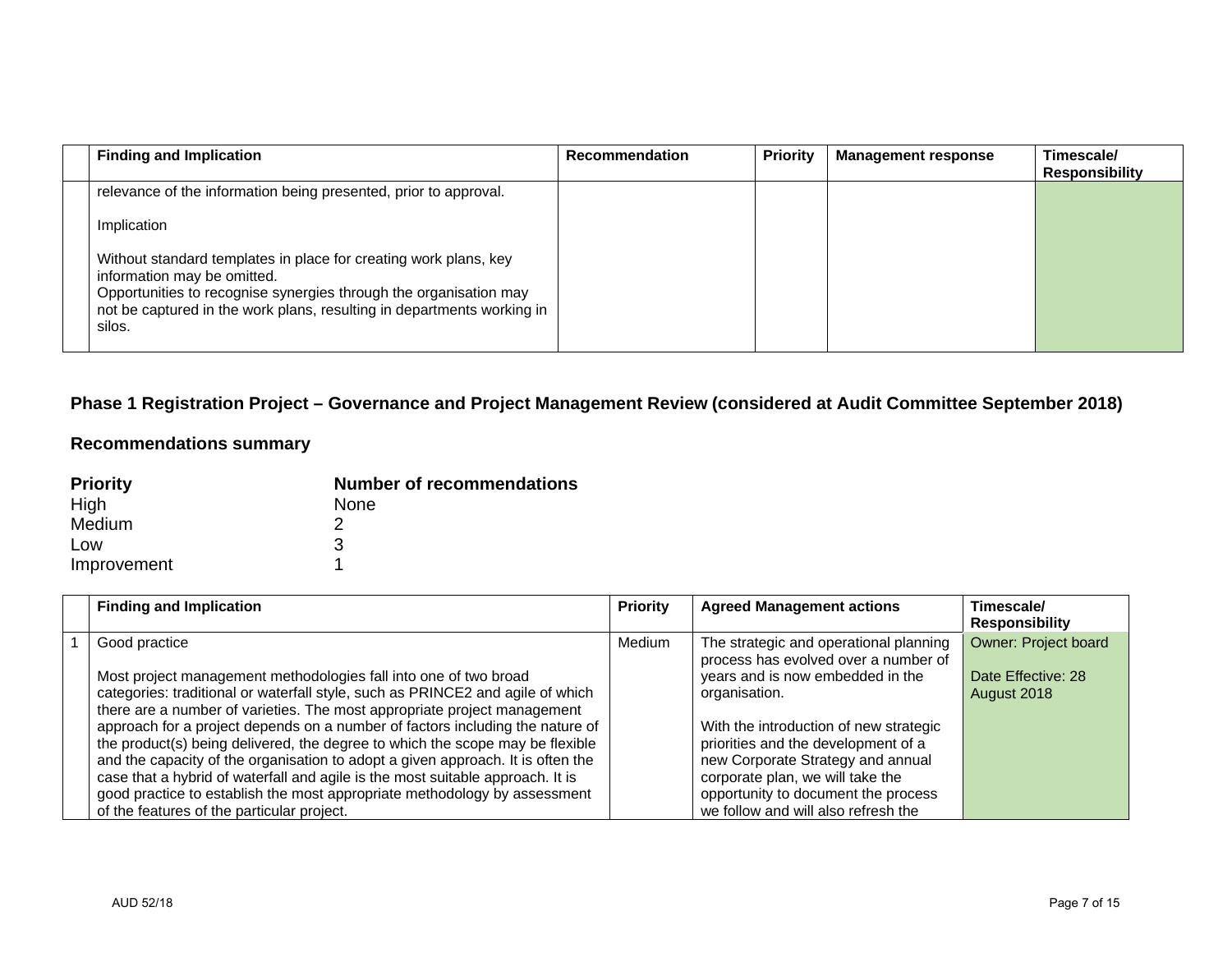|                | <b>Finding and Implication</b>                                                                                                                                                                                                                                                                                                                                                                                                                                                                                                                                                                                                                                                                                                                                                                                                                                                                                                                                                                                                                     | <b>Priority</b> | <b>Agreed Management actions</b>                                                                                                                                                                                                                                                                                                                                                                                                                                                                                                                                                               | Timescale/<br><b>Responsibility</b>                        |
|----------------|----------------------------------------------------------------------------------------------------------------------------------------------------------------------------------------------------------------------------------------------------------------------------------------------------------------------------------------------------------------------------------------------------------------------------------------------------------------------------------------------------------------------------------------------------------------------------------------------------------------------------------------------------------------------------------------------------------------------------------------------------------------------------------------------------------------------------------------------------------------------------------------------------------------------------------------------------------------------------------------------------------------------------------------------------|-----------------|------------------------------------------------------------------------------------------------------------------------------------------------------------------------------------------------------------------------------------------------------------------------------------------------------------------------------------------------------------------------------------------------------------------------------------------------------------------------------------------------------------------------------------------------------------------------------------------------|------------------------------------------------------------|
|                | Finding<br>Phase 1 was described as employing a hybrid approach but overall<br>management, as shown by progress reporting and project plans, was largely<br>waterfall in nature. According to those interviewed in this audit, HCPC as an<br>organisation is not familiar with elements of the agile approach to project<br>delivery. Historically the HCPC Council has favoured the traditional approach<br>based on PRINCE2 whereby the scope of what is to be delivered is, in effect,<br>established and fixed at the outset of the project. There has not been the<br>opportunity to explore different methodology approaches to project delivery at<br>HCPC.<br>Implication<br>Features of a particular methodology or approach to project delivery may<br>make it more effective than another for aspects of a specific project. Where<br>the use of different approaches is not fully considered in terms of their<br>individual applicability, there is a risk that an opportunity to optimise the<br>outcome of a project may be missed. |                 | process map we have in the Quality<br>Management System.                                                                                                                                                                                                                                                                                                                                                                                                                                                                                                                                       |                                                            |
| $\overline{2}$ | Good practice<br>Organisations should have a standard agreed procurement process and,<br>where that is in place, it is accepted good practice to follow the procedure<br>whenever practical. It is important, however, when procuring goods or<br>services to meet unusual requirements, to recognise that the standard<br>process may preclude the selection of the most appropriate product or service<br>and in this case it is good practice to assess whether the standard<br>procurement procedure might hamper the selection, to ensure there is no<br>compromise in cost, quality or timeliness of product delivery.<br>Finding<br>The G-Cloud framework is a procurement method that involves engaging<br>suppliers that have already been vetted and approved by the Government. It<br>provides a secure procurement channel for public sector organisations and its<br>use is strongly recommended both by the Government and by HCPC's own                                                                                             | Medium          | The project must operate within<br>HCPC's Procurement Policy and<br>Procedure: for large value<br>procurement government procurement<br>frameworks or an OJEU tender are the<br>options available; for lower value<br>procurement we can follow internal<br>tender processes for any service<br>provider. Based on the current<br>requirement set, there is no<br>impediment from available suppliers on<br>the G Cloud framework agreement.<br>We will ensure we have an<br>appropriately varied G Cloud longlist<br>and shortlist and engage other vendors<br>for lower value services where | Owner: Project board<br>Date Effective: 1<br>November 2018 |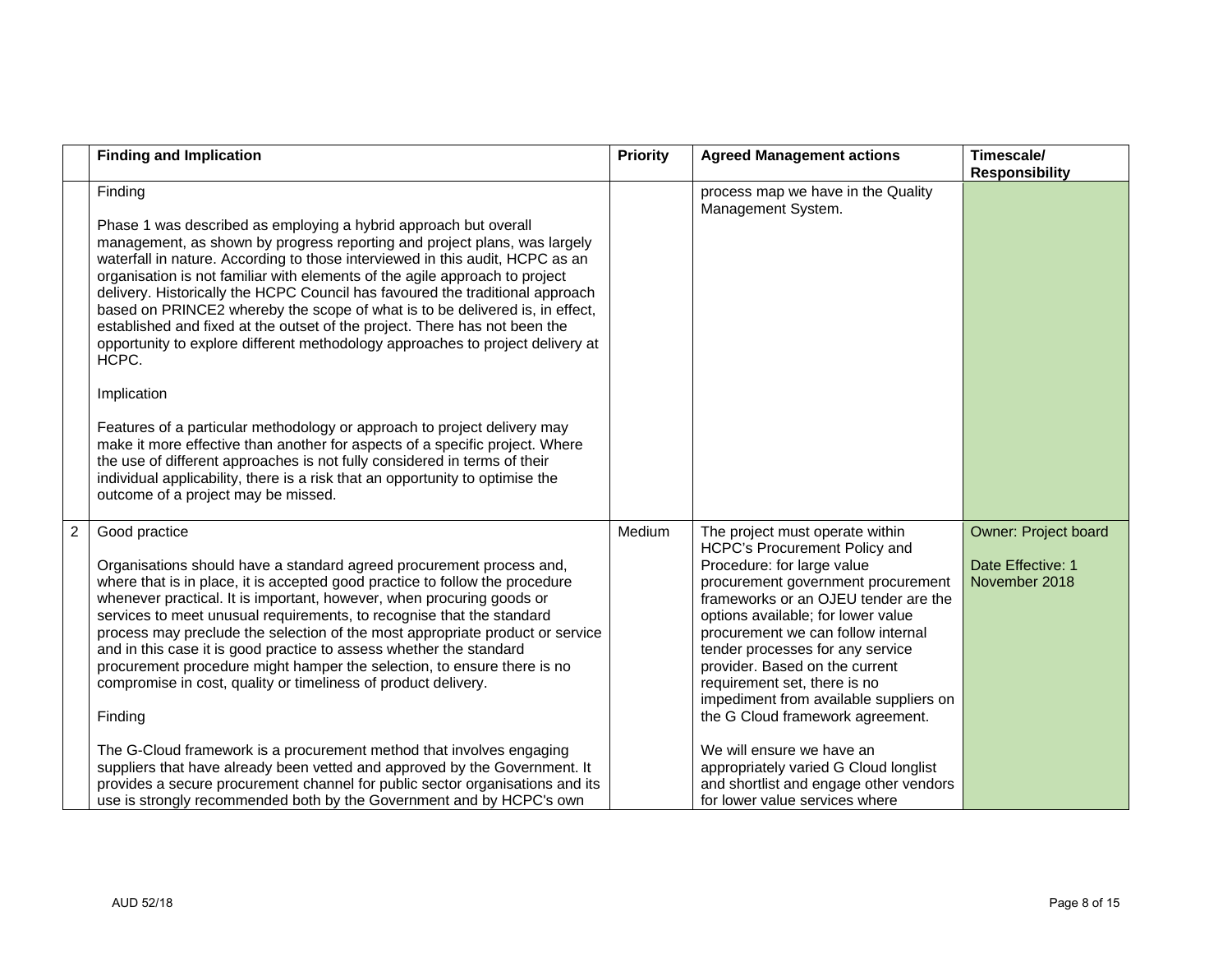|   | <b>Finding and Implication</b>                                                                                                                                                                                                                                                                                                                                                                                                                                                                                                                                                                                                                                                                                                                                                                                                                                                                                                                                                                                                                                                   | <b>Priority</b> | <b>Agreed Management actions</b>                                                                                                                                                                                                                                                                                                                                                                                                                                                                                                                                                                                                                                                | Timescale/<br><b>Responsibility</b>                              |
|---|----------------------------------------------------------------------------------------------------------------------------------------------------------------------------------------------------------------------------------------------------------------------------------------------------------------------------------------------------------------------------------------------------------------------------------------------------------------------------------------------------------------------------------------------------------------------------------------------------------------------------------------------------------------------------------------------------------------------------------------------------------------------------------------------------------------------------------------------------------------------------------------------------------------------------------------------------------------------------------------------------------------------------------------------------------------------------------|-----------------|---------------------------------------------------------------------------------------------------------------------------------------------------------------------------------------------------------------------------------------------------------------------------------------------------------------------------------------------------------------------------------------------------------------------------------------------------------------------------------------------------------------------------------------------------------------------------------------------------------------------------------------------------------------------------------|------------------------------------------------------------------|
|   | internal policies and procedures. Nevertheless, use of G-Cloud restricts<br>HCPC in terms of the development partners it is able to select leading to the<br>exploration of certain options being precluded from the selection process.<br>Implication                                                                                                                                                                                                                                                                                                                                                                                                                                                                                                                                                                                                                                                                                                                                                                                                                           |                 | necessary. If an appropriately varied G<br>Cloud longlist and shortlist cannot be<br>compiled, we will consider seeking<br>permission to procure using another<br>method.                                                                                                                                                                                                                                                                                                                                                                                                                                                                                                       |                                                                  |
|   | The Registration Project has a number of business and technical<br>requirements that are not immediately available by a solution "out of the box"<br>or with little configuration which either may not be met by one of the pre-<br>approved suppliers or may cost significantly more than would be the case if<br>an equivalent supplier that is not registered on the framework could be used.<br>There is a risk, therefore, that using the G-Cloud framework may lead to<br>higher costs or to the requirement to remove certain functionality from scope<br>in order to fit the available budget or supplier experience.                                                                                                                                                                                                                                                                                                                                                                                                                                                    |                 |                                                                                                                                                                                                                                                                                                                                                                                                                                                                                                                                                                                                                                                                                 |                                                                  |
| 3 | Good practice<br>As part of good practice, we would expect a detailed assessment should be<br>performed in the project initiation stage to determine the skills and capabilities<br>required for the project delivery stage.<br>Finding<br>Although resources are defined in the Business Case, this is only in monetary<br>terms. There is no formal plan outlining the specific skills or capabilities<br>required to deliver the Registrations Project. During interviews we observed<br>that the team has identified particular resources such as subject matter<br>experts within the business but this has not been formally documented. There<br>is no evidence that such a lack of detailed resource planning actually gave<br>rise to any significant issue in phase 1, however it should be considered as<br>HCPC approached Phase 2.<br>Implication<br>In the absence of a detailed resource plan, there is a risk that appropriate<br>resources may not be secured in advance for the time they are required<br>leading to delays or additional cost to the project. | Low             | Currently resource forecasting is<br>captured within the project plan and<br>Gantt chart, with resources labelled<br>during initiation as functions rather<br>than as named individuals. Functional<br>areas are then informed in advance<br>which type of resource will be required<br>and when.<br>Each functional area is then engaged<br>with closer to the time a resource is<br>required in order to get a named<br>individual allocated to the Project.<br>This process will still be followed,<br>however with a separate Resource<br>Plan document. This document will<br>outline the specific skills and<br>capabilities required for the delivery of<br>the project. | Owner: Head of<br>Projects<br>Date Effective: 1<br>November 2018 |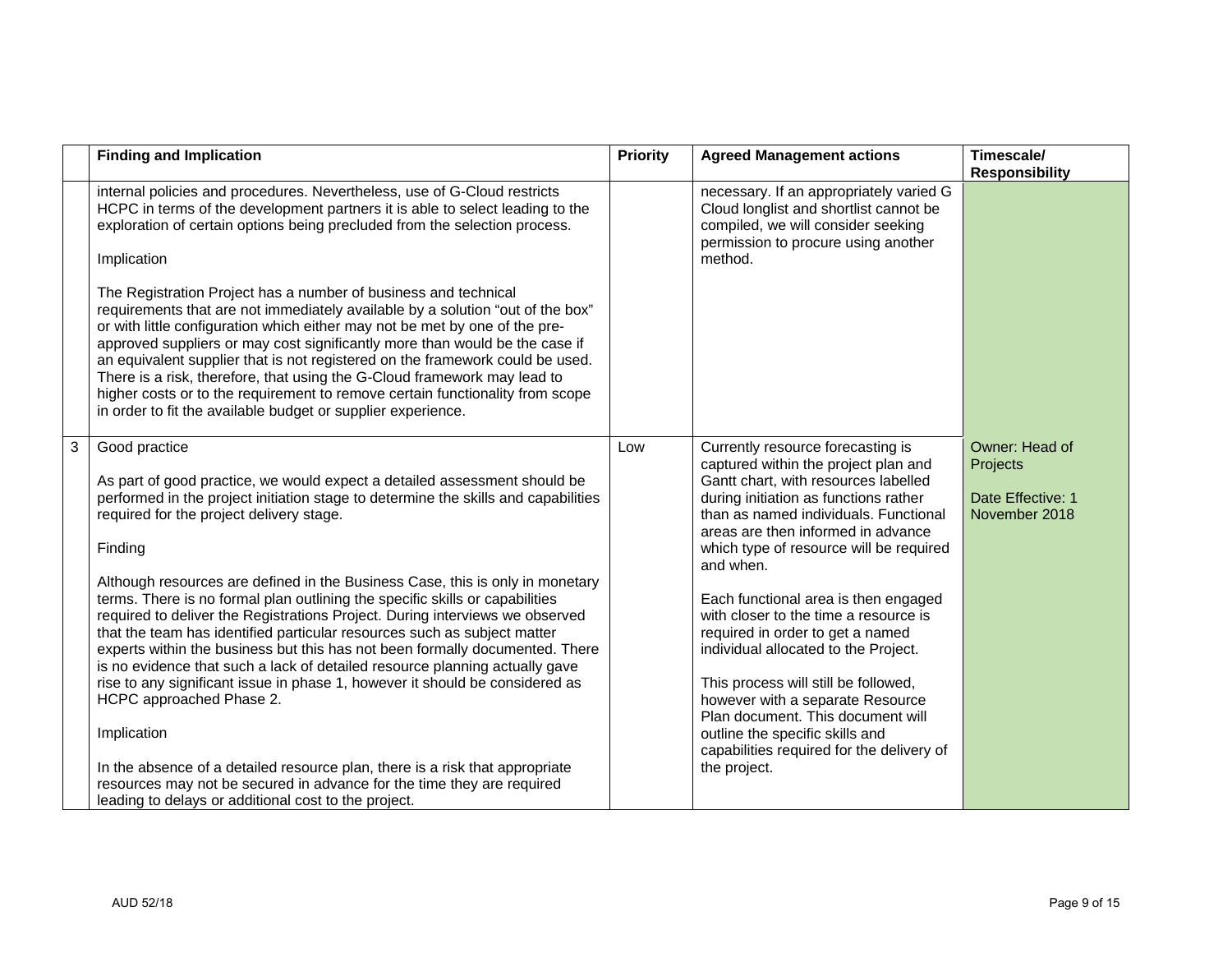|                | <b>Finding and Implication</b>                                                                                                                                                                                                                                                                                                                                                                                                                                                                                                                                                                                                                                                                                                                                                                                                                                                                                                                                                                                                                                                                                                                                                                                                                                                                                                                                                                                           | <b>Priority</b> | <b>Agreed Management actions</b>                                                                                                                                                                                                                                                                                                                                                                                                                 | Timescale/<br><b>Responsibility</b>                                |
|----------------|--------------------------------------------------------------------------------------------------------------------------------------------------------------------------------------------------------------------------------------------------------------------------------------------------------------------------------------------------------------------------------------------------------------------------------------------------------------------------------------------------------------------------------------------------------------------------------------------------------------------------------------------------------------------------------------------------------------------------------------------------------------------------------------------------------------------------------------------------------------------------------------------------------------------------------------------------------------------------------------------------------------------------------------------------------------------------------------------------------------------------------------------------------------------------------------------------------------------------------------------------------------------------------------------------------------------------------------------------------------------------------------------------------------------------|-----------------|--------------------------------------------------------------------------------------------------------------------------------------------------------------------------------------------------------------------------------------------------------------------------------------------------------------------------------------------------------------------------------------------------------------------------------------------------|--------------------------------------------------------------------|
| $\overline{4}$ | Good practice<br>Stakeholder engagement is important to the success of the majority of<br>projects. It is good practice to identify the stakeholder community early in the<br>life of a project and to categorise them based on the type and level of<br>engagement required such as in terms of training and providing input to the<br>"design" process. In order to ensure that stakeholders both within the project<br>team and in the wider context buy into the project aims, it is important to<br>communicate at the appropriate level and timing.<br>Finding<br>The current communications plan for Phase 1 of the Registrations Project is<br>out of date. The plan specifies a planned December 2017 launch of the CPD<br>portal but this deadline has been missed. A number of key stakeholders have<br>now changed and the plan has not been updated to reflect this. Phase 1<br>requires an updated communications plan in order to ensure that all<br>stakeholders are aware of the CPD portal going live.<br>Implication<br>A communications plan is the principle document used to manage the<br>involvement of key stakeholders in the project. Where the communications<br>plan is not kept up to date, there is a risk that key stakeholders will not be<br>aware of significant changes and how they may be affected and they may not<br>be available when required to provide input to the project. | Low             | The communications plan should be<br>amended to account for the delay of<br>the launch of the CPD portal and any<br>changes to the list of key internal<br>stakeholders since the creation of the<br>original communications plan.<br>A standard step should be introduced<br>to review the communications plan<br>whenever a significant change occurs<br>in the project will be added to the<br><b>HCPC Project Management</b><br>Methodology. | Owner: Head of<br>Projects<br>Date Effective: 25<br>September 2018 |
| 5              | Good practice<br>For the majority of projects, benefits are predominantly realised post go live,<br>often over a period of many years. A process and procedure should be<br>established to ensure that tracking of benefits realisation is started during the<br>project's lifetime and continues into the post-delivery stages. Post-delivery<br>responsibility should be handed to either business as usual or to the business<br>owners of the specific project deliverables.<br>Finding                                                                                                                                                                                                                                                                                                                                                                                                                                                                                                                                                                                                                                                                                                                                                                                                                                                                                                                              | Low             | Standard steps to be added to the<br><b>HCPC Project Management</b><br>Methodology, to ensure tracking of<br>benefit realisation is transitioned to the<br>business post-delivery of the Project.<br>Senior users on the Project Board will<br>be engaged during the project initiation<br>to ensure they acknowledge ownership<br>of the project benefits.                                                                                      | Owner: Head of<br>Projects<br>Date Effective: 25<br>September 2018 |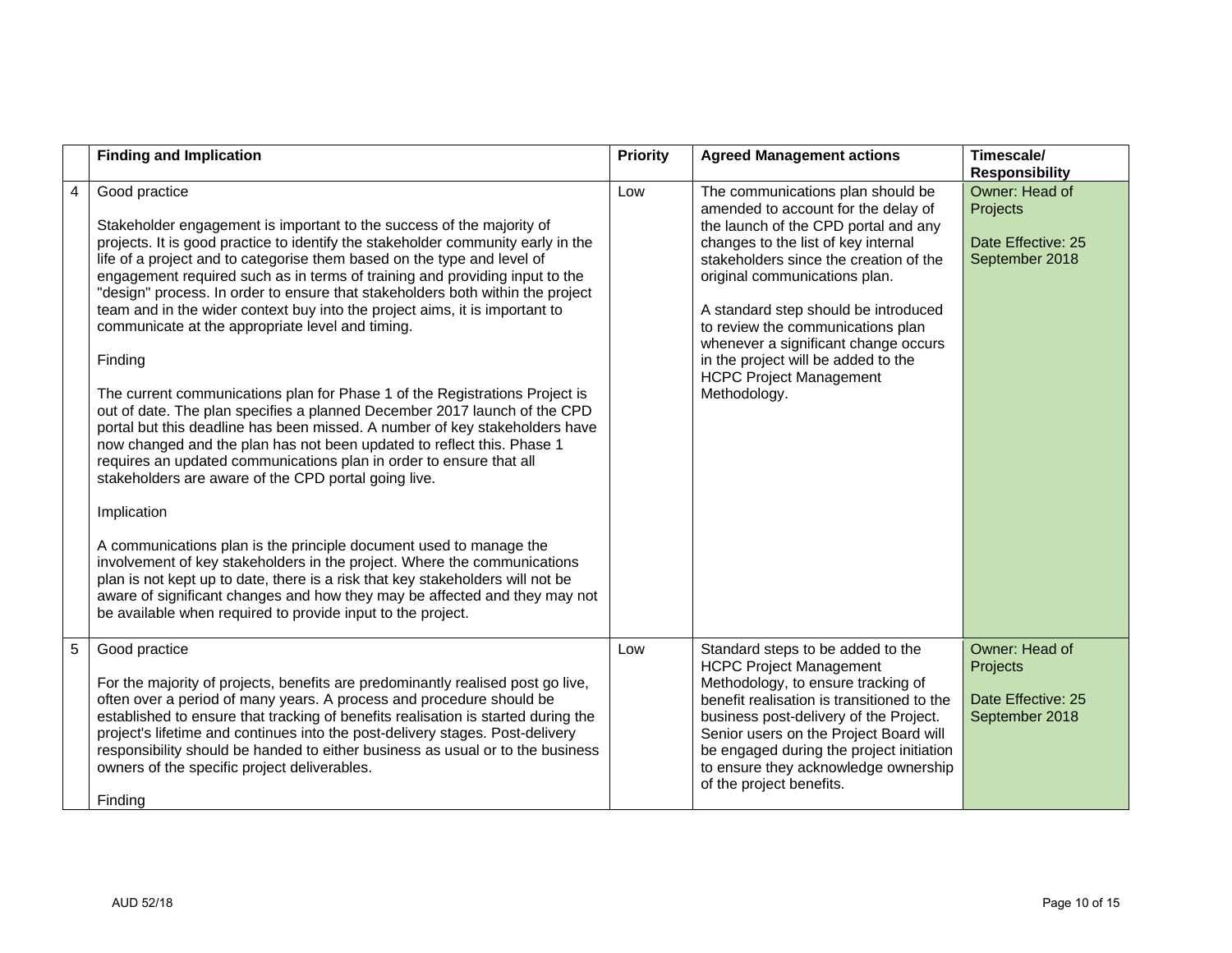|                | <b>Finding and Implication</b>                                                                                                                                                                                                                                                                                                                                                                                                                                                                                                                                                                                                                                                                                                                                                                                                                                                                                                                                                                                                             | Priority        | <b>Agreed Management actions</b>                                                                                                                                                                                                                                                                                                                                                                                                                 | Timescale/<br><b>Responsibility</b>                               |
|----------------|--------------------------------------------------------------------------------------------------------------------------------------------------------------------------------------------------------------------------------------------------------------------------------------------------------------------------------------------------------------------------------------------------------------------------------------------------------------------------------------------------------------------------------------------------------------------------------------------------------------------------------------------------------------------------------------------------------------------------------------------------------------------------------------------------------------------------------------------------------------------------------------------------------------------------------------------------------------------------------------------------------------------------------------------|-----------------|--------------------------------------------------------------------------------------------------------------------------------------------------------------------------------------------------------------------------------------------------------------------------------------------------------------------------------------------------------------------------------------------------------------------------------------------------|-------------------------------------------------------------------|
|                | Management has a defined benefits tracking approach, where benefits are<br>identified, and estimated using a standard methodology. There is currently no<br>process in place to hand over the monitoring of the Registration Project<br>benefits to the business post-delivery of the Project.<br>Implication<br>The principal justification for a project is that benefits will exceed the costs.<br>Where benefits are not appropriately tracked, there is a risk that not all<br>benefits will be realised as expected and that the opportunity to obtain<br>additional benefits will be missed.                                                                                                                                                                                                                                                                                                                                                                                                                                        |                 | The project benefits tracker will be<br>handed over at the end of the project,<br>including details of each expected<br>benefit, how they will be monitored and<br>to whom they will be reported.                                                                                                                                                                                                                                                |                                                                   |
| 6              | Good practice<br>Where a project's delivery is divided into a number of significant phases or<br>stages, it is good practice to perform a formal review of the project's<br>readiness to move through the gateway between phases. Essentially, there<br>will be a set of steps that should be completed both before the project is<br>permitted to exit a given phase and before it can enter the next. In effect the<br>phases form a set of linked subprojects. The final gateway is generally termed<br>project closure.<br>Finding<br>HCPC has not yet introduced a formal Gateway review process to determine<br>the conditions through which a project may transition to its next phase. In<br>effect, such a review has been performed by the project team on an informal<br>basis.<br>Implication<br>In the absence of a formal gateway review process for major projects, there is<br>a risk that actions will not have been completed that could significantly affect<br>the chances of success in future phases of the project. | Improvem<br>ent | Management should develop a formal<br>gateway review process, with clearly<br>defined entry and exit criteria, to<br>ensure consistency in project<br>governance practices and that the<br>project is fit for delivery.<br>Specifically, to ensure that the project<br>is ready to transition to phase 2, there<br>will be a set of actions/tasks to be<br>completed in phase 1 and a number of<br>actions concerned with set-up for<br>phase 2. | <b>Owner: Project Board</b><br>Date Effective: 1<br>November 2018 |
| $\overline{7}$ | Good practice                                                                                                                                                                                                                                                                                                                                                                                                                                                                                                                                                                                                                                                                                                                                                                                                                                                                                                                                                                                                                              | Improvem<br>ent | As per the HCPC Project Management<br>Process, SMT are the decision-making                                                                                                                                                                                                                                                                                                                                                                       | <b>Owner: SMT</b>                                                 |
|                | The process of authorisation of decisions for a project should be approached                                                                                                                                                                                                                                                                                                                                                                                                                                                                                                                                                                                                                                                                                                                                                                                                                                                                                                                                                               |                 | authority for the Project. As of                                                                                                                                                                                                                                                                                                                                                                                                                 | Date Effective: 28                                                |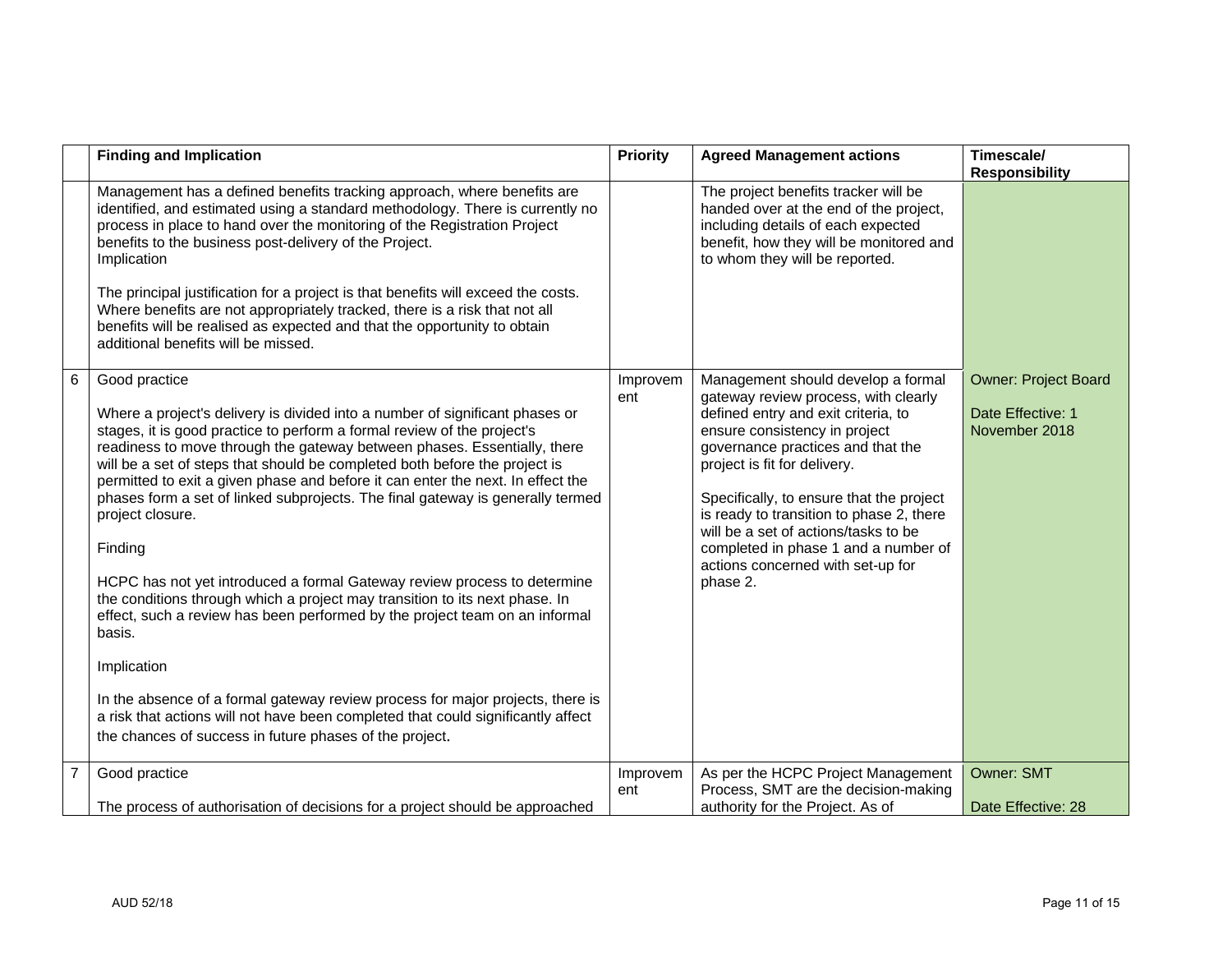| <b>Finding and Implication</b>                                                                                                                                                                                                                                                                                                                                                                                                                                                                                                                                                                                                                                                                                                                                                                                                                                                                                                                                                                                                                                                                                                                                                                                                                                                                                                              | <b>Priority</b> | <b>Agreed Management actions</b>                                                                                                                                                                                                            | Timescale/<br><b>Responsibility</b> |
|---------------------------------------------------------------------------------------------------------------------------------------------------------------------------------------------------------------------------------------------------------------------------------------------------------------------------------------------------------------------------------------------------------------------------------------------------------------------------------------------------------------------------------------------------------------------------------------------------------------------------------------------------------------------------------------------------------------------------------------------------------------------------------------------------------------------------------------------------------------------------------------------------------------------------------------------------------------------------------------------------------------------------------------------------------------------------------------------------------------------------------------------------------------------------------------------------------------------------------------------------------------------------------------------------------------------------------------------|-----------------|---------------------------------------------------------------------------------------------------------------------------------------------------------------------------------------------------------------------------------------------|-------------------------------------|
| according to the risk of the activity. To ensure that the decision making<br>process does itself introduce unnecessary delays, appropriate procedures to<br>speed the process should be in place.<br>Finding<br>Currently, any significant approval/authorisation with regard to project delivery<br>is made by HCPC's Council which generally meets on only a few occasions<br>each year. If an item requiring approval is not presented in time for a meeting<br>of the Council, it must wait till the next formal meeting which is generally a<br>number of months later which as a consequence introduces delay to the<br>project. In particular, delays by Microsoft in providing appropriate licence<br>keys, have caused delays in testing that may as a consequence delay<br>submissions to the Council for approval. We have witnessed similar delays in<br>projects in other organisations.<br>Implication<br>Where the decision making process for the execution of a project relies on the<br>schedule of formal meetings of a decision making body which occur only<br>infrequently, there is a risk that substantial delay may be introduced to the<br>project unnecessarily. This may also increase costs through resources not<br>being fully utilised in the interim period and will delay the realisation of<br>benefits. |                 | September 2018, meetings during<br>which papers can be presented for<br>decisions will be held fortnightly<br>instead of monthly. If required,<br>delegation of decision making to an<br>individual or smaller group will be<br>considered. | August 2018                         |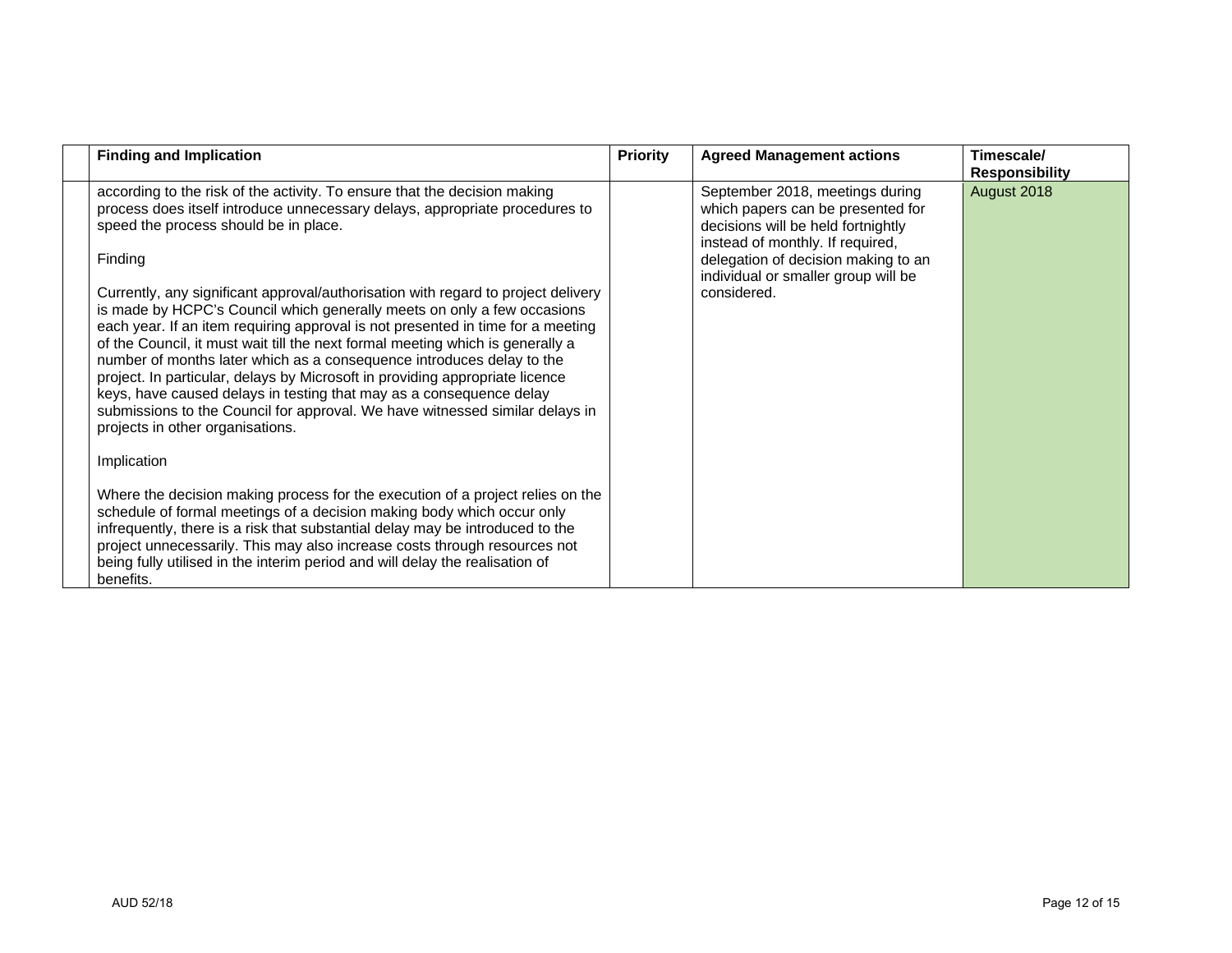# **Budgeting, Forecasting and extended Key Financial Controls Review (considered at Audit Committee June 2018)**

## **Recommendations summary**

| <b>Priority</b> | <b>Number of recommendations</b> |
|-----------------|----------------------------------|
| High            | <b>None</b>                      |
| Medium          |                                  |
| Low             |                                  |

| <b>Finding and Implication</b>                                                                                                                                                                                                                                                                                                                                                                                                                                                                                                                                                                                                                                                                                                                                                                                                                                                                                                                                                                                                                 | <b>Recommendation</b>                                                                                                                                                                                                                                                                                                                                                                                                                                                                                                                                                                                                                                                                                                               | <b>Priority</b> | <b>Management response</b>                                                                                                                                                                        | Timescale/<br><b>Responsibility</b>                                                                       |
|------------------------------------------------------------------------------------------------------------------------------------------------------------------------------------------------------------------------------------------------------------------------------------------------------------------------------------------------------------------------------------------------------------------------------------------------------------------------------------------------------------------------------------------------------------------------------------------------------------------------------------------------------------------------------------------------------------------------------------------------------------------------------------------------------------------------------------------------------------------------------------------------------------------------------------------------------------------------------------------------------------------------------------------------|-------------------------------------------------------------------------------------------------------------------------------------------------------------------------------------------------------------------------------------------------------------------------------------------------------------------------------------------------------------------------------------------------------------------------------------------------------------------------------------------------------------------------------------------------------------------------------------------------------------------------------------------------------------------------------------------------------------------------------------|-----------------|---------------------------------------------------------------------------------------------------------------------------------------------------------------------------------------------------|-----------------------------------------------------------------------------------------------------------|
| Good Practice<br>Budgeting policies and procedures should be in place, outlining the<br>end-to-end process, roles and responsibilities (for budget holders and<br>reviewers) and review and sign-off procedures. There should be a<br>clearly defined policy owner and reviewer as well as a periodic review<br>of policies and procedures, to ensure that they remain fit for purpose.<br>Finding<br>We reviewed HCPC's Financial Operating Guidelines for new Budget<br>Holders and noted that there was guidance relating to the budgeting<br>process, key stakeholders' roles and responsibilities, and the wider<br>end-to-end process.<br>It was however identified that there is no requirement within the<br>budgeting policies and procedures to submit supporting<br>documentation in order to ascertain how the budget lines have been<br>calculated. Refer to recommendation four, also, where it was<br>observed for one department that supporting documentation was not<br>provided for all expenditure included in the budget. | The Financial Operating<br><b>Guidelines for New Budget</b><br>Holders should include<br>guidance regarding when<br>supporting documentation<br>is required to be submitted<br>in the budget templates (i.e.<br>where the budget line item<br>represents 5% of the total<br>budget value in line with<br>HCPC expectations).<br>Management should<br>ensure that all policies and<br>procedures relating to the<br>budgeting process have<br>clearly defined policy<br>owners and reviewers.<br>There should be a<br>mandatory requirement to<br>review relevant policies and<br>procedures, as a minimum<br>on an annual basis, with<br>version control in place to<br>ensure that budget holders<br>are using the latest version. | Medium          | <b>Updated Guidelines for New</b><br><b>Budget Holders to be</b><br>reviewed by SMT before end<br>of Q3. Document to be<br>communicated out to all<br>budget holders after approval<br>by<br>SMT. | <b>Owner: Director of</b><br>Finance<br>Agreed date of<br>implementation:<br><b>From December</b><br>2018 |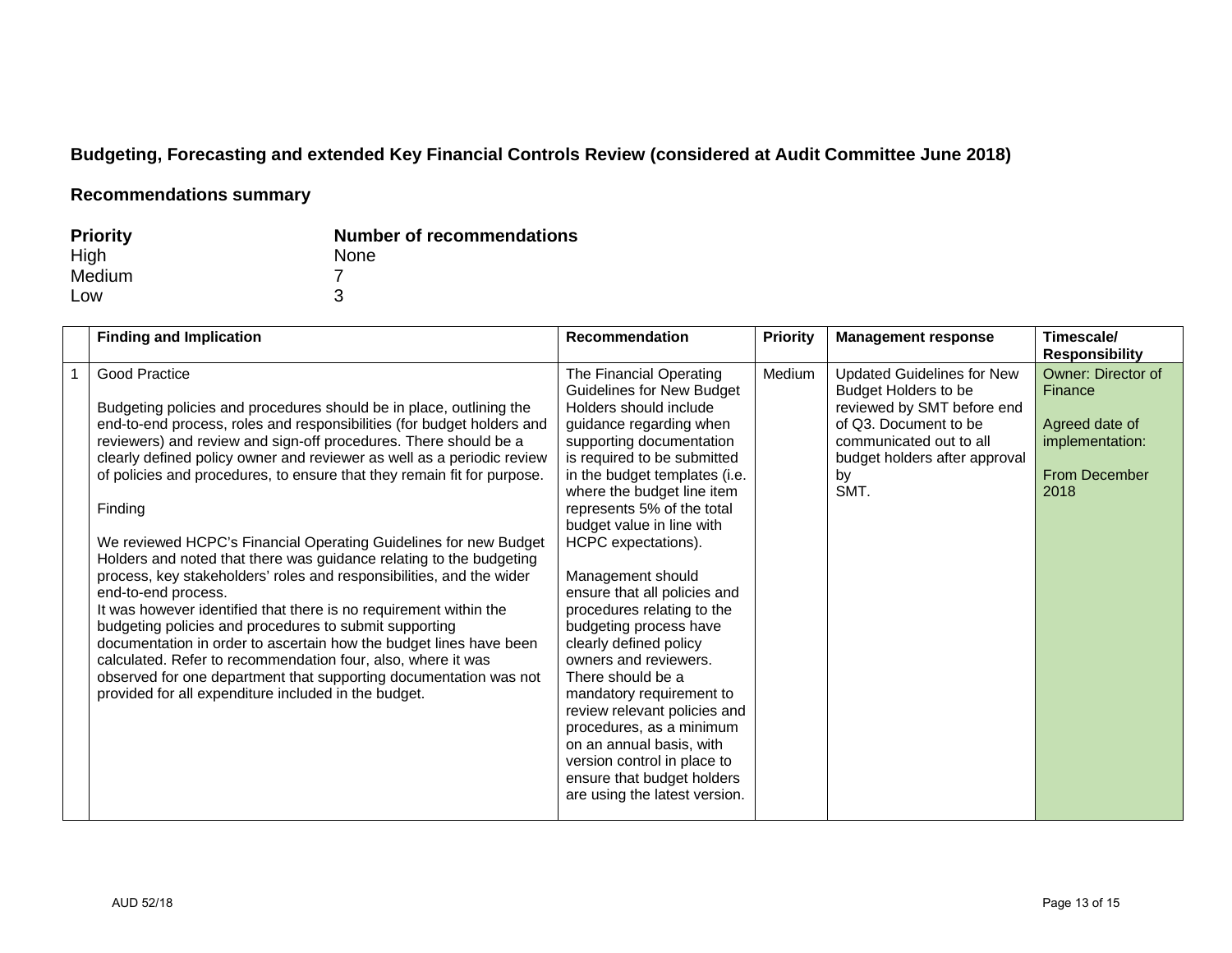|                | <b>Finding and Implication</b>                                                                                                                                                                                                                                                                                                                                                                                                                                                                                                                                                                                                                                                                                                                                                                                                                                                                                                                                                                                                                                                        | <b>Recommendation</b>                                                                                                                                                                                                                                                                                                                                                                                                                                                                                                                      | Priority | <b>Management response</b>                                                                                                                                                                                                                                                        | Timescale/<br><b>Responsibility</b>                                                                |
|----------------|---------------------------------------------------------------------------------------------------------------------------------------------------------------------------------------------------------------------------------------------------------------------------------------------------------------------------------------------------------------------------------------------------------------------------------------------------------------------------------------------------------------------------------------------------------------------------------------------------------------------------------------------------------------------------------------------------------------------------------------------------------------------------------------------------------------------------------------------------------------------------------------------------------------------------------------------------------------------------------------------------------------------------------------------------------------------------------------|--------------------------------------------------------------------------------------------------------------------------------------------------------------------------------------------------------------------------------------------------------------------------------------------------------------------------------------------------------------------------------------------------------------------------------------------------------------------------------------------------------------------------------------------|----------|-----------------------------------------------------------------------------------------------------------------------------------------------------------------------------------------------------------------------------------------------------------------------------------|----------------------------------------------------------------------------------------------------|
| $\overline{2}$ | <b>Good Practice</b><br>Appropriate guidance and controls should be in place for changes to<br>the budget post Council approval. For example, additional spend on<br>Capex. The approval process should be documented in the Financial<br>Operating Guidelines and HCPC's Delegation of Authority (or<br>equivalent).<br>Finding<br>There is no formal guidance in place detailing how changes to the<br>budget should be managed post approval from the Council. The only<br>relevant guidelines observed during the audit fieldwork related to the<br>need for budget holders to achieve their budget to within +/- 5%.<br>We also identified that there is no process in place regarding approval<br>thresholds in instances where budget holders require additional<br>spend due to unplanned events.<br>Implication<br>Without appropriate change management controls in relation to<br>amendments to the approved budget, additional expenditure may<br>be incurred by HCPC which is not communicated to key stakeholders<br>such as EMT, CEO, Council and the Audit Committee. | Management should<br>include a change<br>management section within<br>the Financial Regulations<br>detailing the change<br>management process, and<br>in particular relevant review<br>and sign-off procedures.<br>Approval thresholds (in<br>percentage terms or<br>absolute values) should be<br>clearly documented in the<br><b>Financial Operating</b><br>Guidelines. In instances<br>where budgets need to be<br>amended, this should be<br>formally captured and<br>appropriately reviewed in<br>line with the agreed<br>thresholds. | Medium   | We will review the processes<br>for virement in the Financial<br>Regulations and the<br><b>Financial Operating</b><br>Procedures that are made<br>under the Financial<br>Regulations. Any changes<br>will be proposed to the<br>November Audit Committee<br>meeting.              | Owner: Director of<br>Finance<br>Agreed date of<br>implementation:<br>From December<br>2018        |
| $\overline{3}$ | <b>Good Practice</b><br>All amounts included with budget template spreadsheets are linked to<br>supporting documentation to ensure that the correct amounts are<br>being recorded, and are appropriately supported with clear evidence.<br>Budget holders should be able to clearly justify costs through<br>supporting documentation or through adequate justification for each<br>budget line item.<br>Finding                                                                                                                                                                                                                                                                                                                                                                                                                                                                                                                                                                                                                                                                      | The Finance Team should<br>ensure that, going forward,<br>all budget template<br>submissions and<br>supporting evidence has<br>been provided to validate<br>the expenditure lines. In<br>instances where this has<br>not been adhered to, the<br>Finance Team should seek<br>further justification and                                                                                                                                                                                                                                     | Medium   | A threshold will be set out in<br>the "Guidelines for New<br>budget holders" and once<br>approved; we will distribute<br>this out to each budget<br>holder.<br>Finance will ensure that<br>supporting documents are<br>obtained for all expenditure<br>lines above the threshold. | Owner: Head of<br>Financial<br>Accounting<br>Agreed date of<br>implementation:<br>By December 2018 |